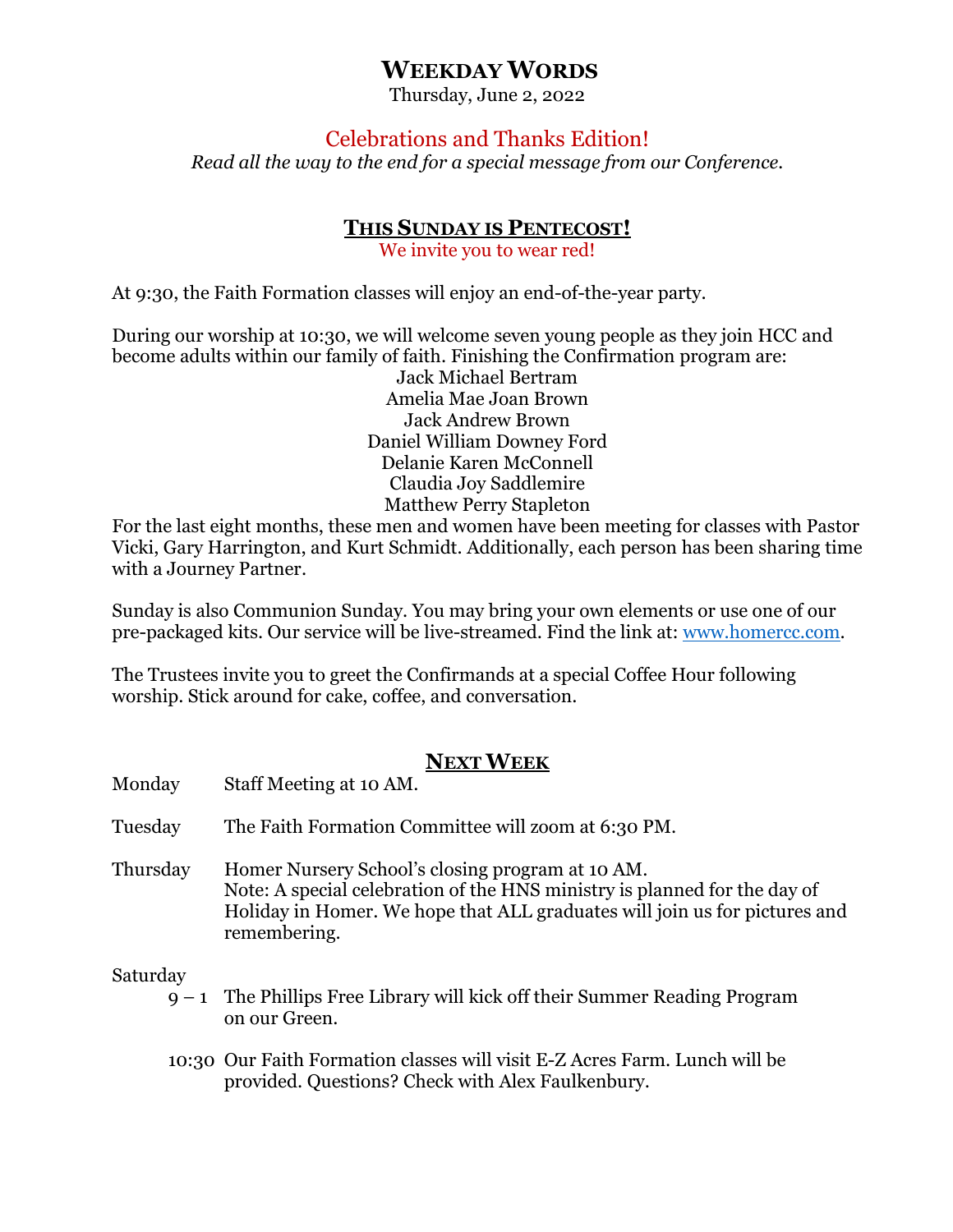#### **NEXT SUNDAY**

Faith Formation Sunday

As we worship, we will remember and give thanks for all the opportunities we have had to grow in faith. Ellie Corbin and David Ford will receive a Bible as they advance from 3rd to 4th grade.

## **COMING UP**

Soon, the school system will be using our green for special picnics on the green. We are grateful for the growing connection and cooperation between our church and the Homer schools.

How will you celebrate Juneteenth? On Monday, June 20 you can join a community celebration co-hosted by the Phillips Free Library and our congregation. Storyteller Vanessa Johnson will be in town to share three presentations:

11 AM at the Library – "Telling Juneteenth" for children K- $5<sup>th</sup>$  grades. Hear the voices of freedom – those freed from slavery and those who helped free them.

4 PM at the Library – "Telling Freedom" for teens/adults How do we preserve and share our personal and family stories of freedom?

6:30 PM at HCC – "Give Us our Free" for the whole family. We will help tell the story of William "Jerry" Henry (a fugitive slave jailed in Syracuse) and the people who freed him.

#### **SPECIAL THANKS**

from Jeff, Sam, Lincoln & Emmy Penoyer:

Dear Pastor Vicki & Homer Congregational Church,

Thank you for helping us celebrate Emerson Grace Penoyer's baptism. The day was truly special and the baptism service was beautiful. Emerson loved it! We so appreciate our faith family and feel blessed to have found a faith home for our kids and ourselves.

A message from Rev. Dr. John Dorhauer, General Minister and President of the UCC:

Dear friends at Homer Congregational UCC,

Thank you for your generous donation to the UCC to support disaster relief for those impacted by the December tornadoes. Your gift of \$4,420. was received (and) because of your kindness, we will help people rebuild their communities and bring comfort to their lives.